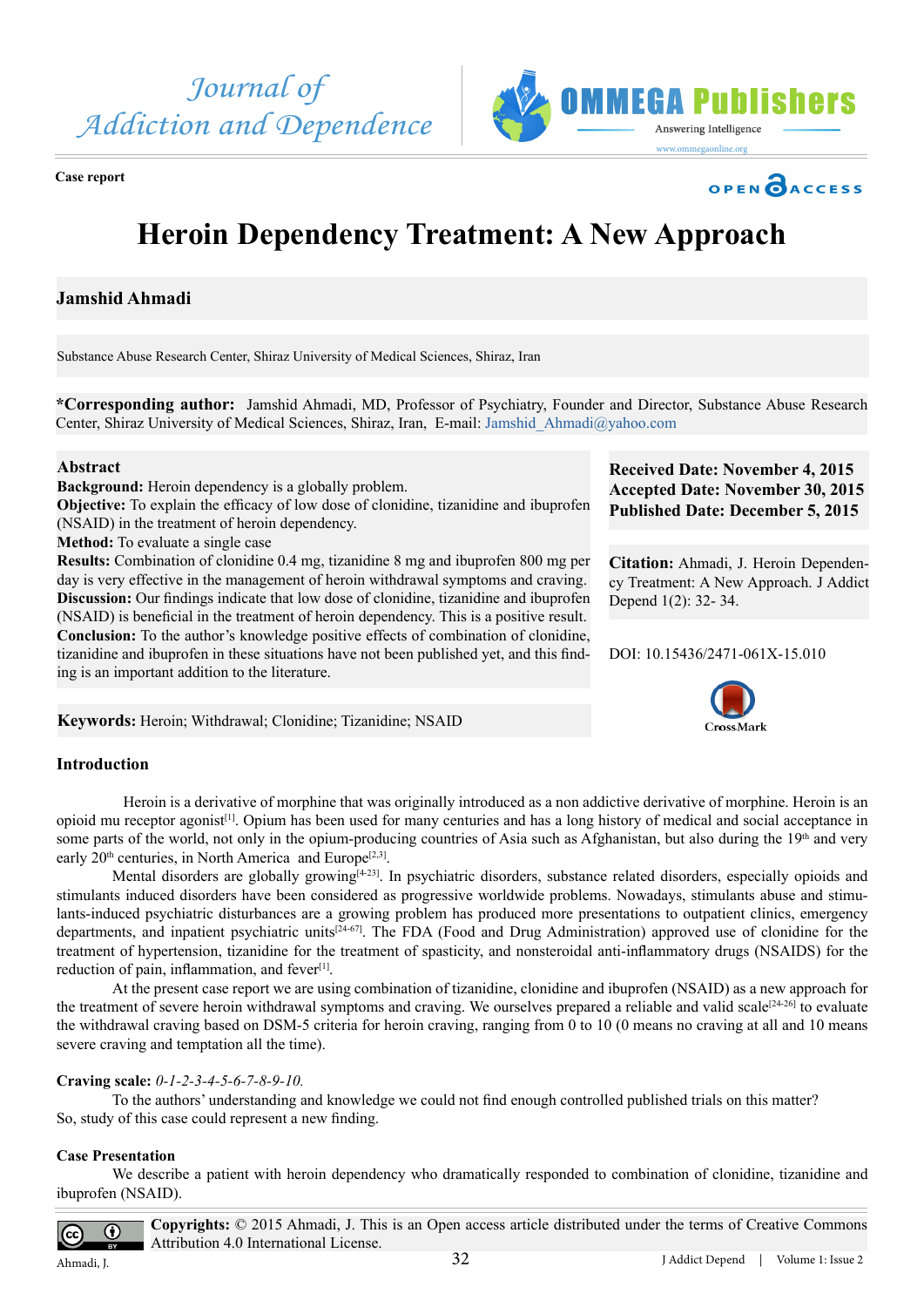#### Heroin Dependency



AZ was a single, 18 year old barber with grade 3 of middle school education. He lived with his parents in Shiraz city of Fars province in south of Iran. AZ began frequent use of opium and tramadol at age of 13. After several months he began smoking of marijuana and methamphetamine (Meth) as well. Since one month Prior to Admission (PTA) he began smoking heroin.

Because of agitation and depression, he was admitted in psychiatric emergency room. Urine drug screening tests were positive for morphine, methadone, cannabis and benzodiazepine. During admission he received olanzapine 10 mg, sodium valproate 600 mg and chlorpromazine 50 mg per day for the treatment of depression and insomnia. After 3 days he was transferred to Dual Diagnosis Ward. In psychiatric interview and examinations he was depressed, restless and agitated. In exact physical and neurological examinations we could not find any abnormal findings. Serology for viral markers (HIV, HCV and HB Ag) was normal.

According to DSM-5 criteria, and also complete medical, psychiatric, and substance use history AZ was diagnosed as "opioid (heroin) dependent and opioid induced mood disorder" AZ received clonidine 0.4 mg, tizanidine 8 mg and ibuprofen 800 mg per day for the treatment of heroin withdrawals. He reported symptoms of opioid withdrawal especially pain and craving when he was admitted in emergency room. The mean scores of heroin craving for 4 days of admission in emergency room was 6 out of 10 and for 7 days of Dual Diagnosis Ward (after taking clonidine, tizanidine and ibuprofen) was 1.5.

Based on the interview and closely monitoring (3 times a day) for heroin, he experienced much more heroin withdrawal craving before taking medications (Mean: 6) than after taking medication (Mean: 1.5). One day before leaving hospital, urine drug screening tests were negative for morphine, methadone cannabis and benzodiazepine. He was improved and discharged without any heroin withdrawal symptoms after 7 days of admission in Dual Diagnosis Ward. Patient was especially monitored and interviewed (by a nurse who did not know the patient's medications) only for heroin withdrawals and craving, 3 times a day (morning, afternoon, evening).

AZ was taking medications and his condition was improving every day.

Based on the interview and closely monitoring (3 times a day), he experienced much more heroin withdrawals and craving before taking medication than after taking medication.

## **Discussion**

It should be emphasized that clonidine is an alpha 2 receptor agonist and a sympatholytic drug, so decreases heroin withdrawal symptoms such as lacrimation, rhino rhea, diarrhea, abdominal cramp and hypertension. Tizanidine decreases muscle spasm induced by withdrawal of heroin. Ibuprofen decreases heroin withdrawal pain<sup> $[1,24]$ </sup>. Our study elucidates that clonidine 0.4, tizanidine 8 mg and ibuprofen 800 mg per day is very useful in the reduction and cessation of heroin withdrawal and craving. Therefore this case study is an important addition to the literature.

## **Conclusions**

Low doses of tizanidine, clonidine, and ibuprofen are

very effective in the management of opioids withdrawal symptoms. This is a significant finding.

**Acknowledgement:** We were financially on our own.

**Conflict of interests:** None to be declared.

### **References**

[1. Sadock, B., Sadock, V., Ruiz. P. \(Editors\) Kaplan & Sadock'S Synop](http://www.amazon.com/Kaplan-Sadocks-Synopsis-Psychiatry-Behavioral/dp/078177327X)[sis of Psychiatry: \(2015\) Lippinott Wiliams and Wilkins, Philadelphia](http://www.amazon.com/Kaplan-Sadocks-Synopsis-Psychiatry-Behavioral/dp/078177327X) [\(USA\).](http://www.amazon.com/Kaplan-Sadocks-Synopsis-Psychiatry-Behavioral/dp/078177327X)

[2. Brian, J. Opium and infant-sedation in 19th century England, \(1994\)](http://www.ncbi.nlm.nih.gov/pubmed/8063580) [Health Visitor 67\(5\): 165-166.](http://www.ncbi.nlm.nih.gov/pubmed/8063580)

[3. Jonnes, J. The rise of the modern addict. \(1995\) Am J public Health](http://www.ncbi.nlm.nih.gov/pubmed/7625519) [85\(8\): 1157-1162.](http://www.ncbi.nlm.nih.gov/pubmed/7625519)

[4 MackaySmith, M., Ahmadi, J., Pridmore, S. Suicide In Shooting Gal](http://www.aseanjournalofpsychiatry.org/index.php/aseanjournalofpsychiatry/article/viewFile/231/202)[leries. \(2015\) ASEAN Journal of Psychiatry. 16\(1\): January – June:](http://www.aseanjournalofpsychiatry.org/index.php/aseanjournalofpsychiatry/article/viewFile/231/202) [XX-XX.](http://www.aseanjournalofpsychiatry.org/index.php/aseanjournalofpsychiatry/article/viewFile/231/202)

[5. Mani, A., Dastgheib, S.A., Chanoor, A., et al. Sleep Quality among](http://www.beat-journal.com/BEATJournal/index.php/BEAT/article/view/162/370) [Patients with Mild Traumatic Brain Injury: A Cross Sectional Study.](http://www.beat-journal.com/BEATJournal/index.php/BEAT/article/view/162/370) [\(2015\) Bull Emerg Trauma 3\(3\): 9396.](http://www.beat-journal.com/BEATJournal/index.php/BEAT/article/view/162/370)

[6. Ahmadi, J., Alshawa, H., Ahmed, M.G., et al. Mental Health of Dubai](http://www.ncbi.nlm.nih.gov/pubmed/24644486) [Medical College Students. \(2012\) Iran J Psychiatry Behave Sci 6\(2\):](http://www.ncbi.nlm.nih.gov/pubmed/24644486) [7983.](http://www.ncbi.nlm.nih.gov/pubmed/24644486)

[7. Pridmore, S., Ahmadi, J., Reddy, A. Suicide in the absence of mental](http://www.ospedale.al.it/AllegatiPaginaDescrizione/Paper-06_2012_new.pdf) [disorder. \(2012\) Working paper of public health 6: 113.](http://www.ospedale.al.it/AllegatiPaginaDescrizione/Paper-06_2012_new.pdf)

[8. Pridmore, S., Brüne, M., Ahmadi, J., et al. Echopraxia in schizophre](http://www.ncbi.nlm.nih.gov/pubmed/18612859)[nia: possible mechanisms. \(2008\) Aust N Z J Psychiatry 42\(7\): 565571.](http://www.ncbi.nlm.nih.gov/pubmed/18612859)

[9. Pridmore, S., Robinson, J., Ahmadi, J. Suicide for scrutinizers.](http://www.ncbi.nlm.nih.gov/pubmed/17516192) [\(2007\) Australas Psychiatry 15\(3\): 247248.](http://www.ncbi.nlm.nih.gov/pubmed/17516192)

[10. Ahmadi, J., Samavatt, F., Sayyad, M., et al. Various types of exer](http://www.ncbi.nlm.nih.gov/pubmed/12090513)[cise and scores on the Beck Depression Inventory. \(2002\) Psychol Rep](http://www.ncbi.nlm.nih.gov/pubmed/12090513) [90\(3\): 821822.](http://www.ncbi.nlm.nih.gov/pubmed/12090513)

[11. Pridmore, S., Ahmdi, J., Majeed, Z.A. Suicide in Old Norse and](http://www.ncbi.nlm.nih.gov/pubmed/21879867) [Finnish folk stories. \(2011\) Australas Psychiatry 19\(4\): 322324.](http://www.ncbi.nlm.nih.gov/pubmed/21879867)

[12. Pridmore, S., Ahmdi, J. Two cases of 'Type 3' suicide. \(2010\) Aus](http://www.ncbi.nlm.nih.gov/pubmed/20863181)[tralas Psychiatry 18\(5\): 426430.](http://www.ncbi.nlm.nih.gov/pubmed/20863181)

[13. Pridmore, S., Ahmadi, J. Usage of download of psychiatry by Mus](http://www.scopemed.org/?mno=3832)[lim countries. \(2011\) Bulletin of clinical psychopharmacology 21\(2\):](http://www.scopemed.org/?mno=3832) [174.](http://www.scopemed.org/?mno=3832)

[14. Ahmadi, J., Ahmadi, N., Soltani, F., et al. Gender differences in](http://www.ncbi.nlm.nih.gov/pubmed/25798177) [depression scores of Iranian and German medical students. \(2014\) Iran](http://www.ncbi.nlm.nih.gov/pubmed/25798177) [J Psychiatry Behav Sci 8\(4\): 7073.](http://www.ncbi.nlm.nih.gov/pubmed/25798177)

[15. Ahmadi, J., Toobaee, S., Alishahi, M. Depression in nursing stu](http://www.ncbi.nlm.nih.gov/pubmed/14687305)[dents. \(2004\) J Clin Nurs 13\(1\): 124.](http://www.ncbi.nlm.nih.gov/pubmed/14687305) 

[16. Ahmadi, J., Pridmor, S., Fallahzadeh, M. Neurotic scores in a Sam](http://www.gjpsy.uni-goettingen.de/gjp-article-ahmadi-medical-students.pdf)[ple of medical students. \(2004\) German J Psychiatry 7: 5155.](http://www.gjpsy.uni-goettingen.de/gjp-article-ahmadi-medical-students.pdf)

17. Ahmadi, J. Human and Pain. (1993) J Health Society 3(13).

18. Ahmadi, J. Behavior therapy and Biobehavior therapy a comparative view. Vol.8. No 1 and 2, fall and Spring (19921993) J Social Sci Human of Shiraz University.

19. Ahmadi, J. A view on Biobehavior therapy. Vol.2, (1992) J Pulse "Specific for Refreshment of Medical Community.

20. Ahmadi, J. The Future of Psychiatry (A novel theory and a new approach), Shiraz, Rahgosha Press, Second edition, (1992) Shiraz Univ Med Sci.

21. Ahmadi, J. Behavior Therapy, Shiraz, (1991) Shiraz Univ Press Third edition.

22. Ahmadi, J. Emotion, Feeling and NonVerbal Communication, Shiraz, Rahgosha Press, (1990) Shiraz Univ Med Sci.

23. Ahmadi, J. Obsessive Compulsive Disorder, Shiraz, Navid Press, Second edition, (1989) Shiraz Univer Med Sci.

[24. Ahmadi, J. Tramadol Dependency Treatment: A New Approach.](http://www.peertechz.com/Addiction-Medicine-Therapeutic-Science/pdf/JAMTS-1-110.pdf) [\(2015\) J Addict Med Ther Sci 2\(1\): 001-03.](http://www.peertechz.com/Addiction-Medicine-Therapeutic-Science/pdf/JAMTS-1-110.pdf)

[25. Ahmadi J. The Effect of Buprenorphine and Bupropion in the Treat](http://sciencedomain.org/abstract/10392)-